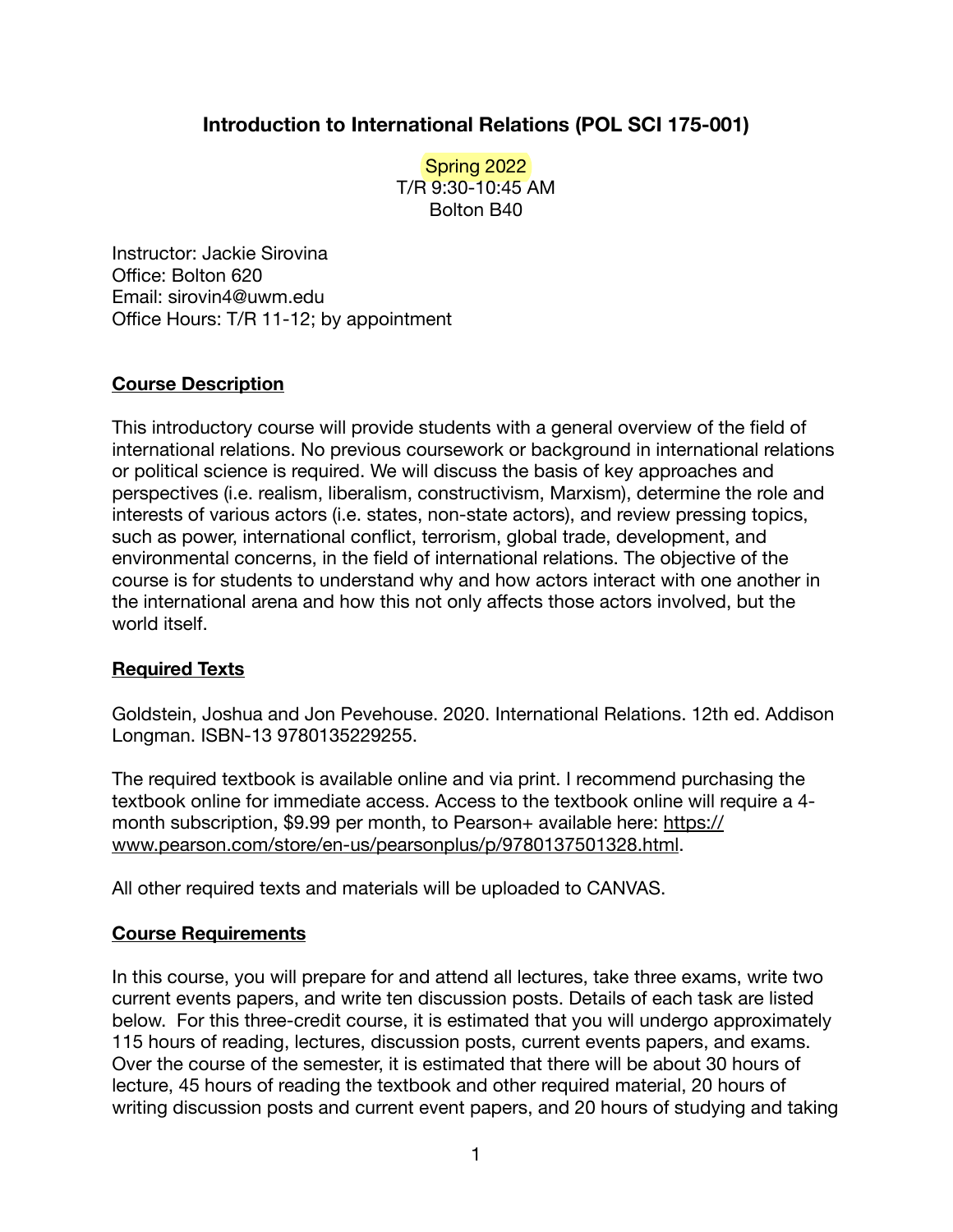exams. Although the exact breakdown will vary by student and by week, my expectation is that students will spend sufficient time preparing and executing the course requirements.

#### **Lectures**

Beyond Week 1 of the course, this course will meet every Tuesday and Thursday from 9:30 to 10:45 AM in Bolton B40. If COVID-19 protocols ensue, causing a permanent shift from face-to-face to an online format, an immediate email update will be sent on how the rest of the course will move forward.

### **Attendance and Participation**

Students are expected to prepare for and attend all class periods (with exceptions due to COVID-19, military duty, and religious observances). An attendance sheet will be presented each class period in which students must sign their name. Participation points will come from how engaged students are in classroom activities, including things such as questions asked, questions answered, current event presentations, and other additional contributions. Attendance and participation will make up 10% of the final grade.

### **Discussion Posts**

Over the course of the semester, students must complete ten of the twelve weekly discussion questions composing 30% of the final grade (3% each post). If complete all twelve discussion posts, the lowest two grades will be dropped. Discussion posts are due every Sunday night by 11:59 PM. Late assignments will not be accepted without an approved university excuse.

Each week, one or more discussion question(s) will be posted to CANVAS' "Discussion" section. Each of the questions in the prompt must be addressed when completing the weekly discussion post assignment. Responses must demonstrate that you have attended the lectures and read the the required materials and thus, understand the topic of the discussion. Be sure to include all relevant information from the course lectures, textbook, and other reading material to support your answer. Outside sources are not required, however, if choose to use any sources beyond the course material, correct citations must be included. Failure to properly cite outside material will result in a 0 for that week's discussion post. To attain full points for the weekly discussion assignment, discussion responses must be written in complete sentences and reach a minimum of 300 words (approximately just over a half-page single-spaced).

In addition to posting your own original response to the discussion questions listed, you must also comment on another student's post with a minimum of 100 words (approximately a quarter-page length single-spaced). Commenting on another student's post could include things such as why you agree or disagree with their answer (and provide evidence to support your argument) or explaining why you thought their response was interesting or unique (i.e. they addressed something you didn't think of). While you do not have to agree with your classmates, all responses must follow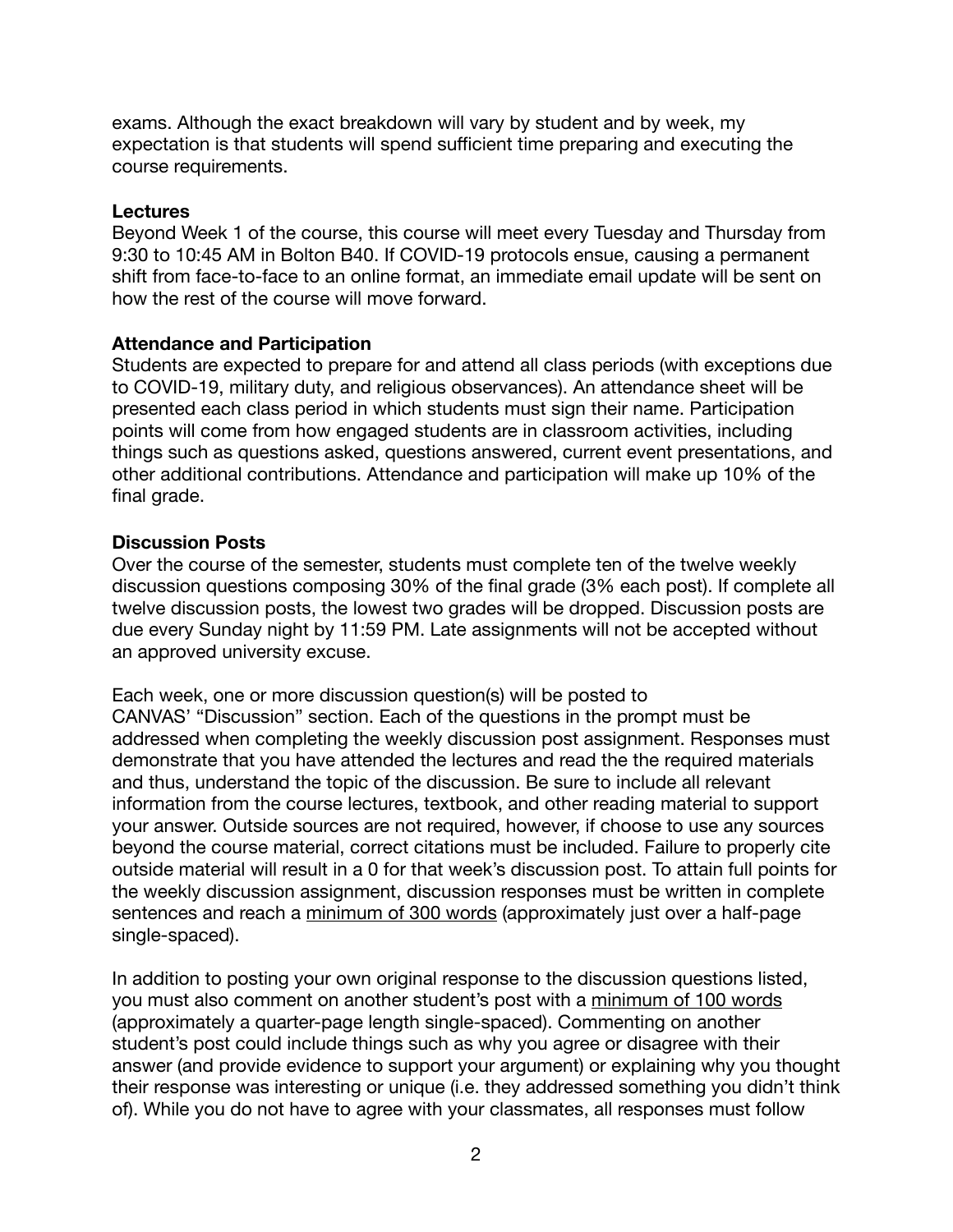appropriate forms of classroom behavior. Please be thoughtful of your responses to your classmates and treat them with respect. Any responses that are abusive, profane, or are personal attacks against another student will result in a loss of points for the weekly discussion assignment and will result in a warning. If attacks continue, you will be reported to the Dean of Students and will result in a loss of all points for the discussion posts portion of your final grade.

## **Current Event Papers**

Students must complete and present two current event papers worth 10% of their final grade (5% each paper). Current event papers will require students to engage with current events and apply these events to the course material. Students can choose any two weeks of the course to complete their current event papers but papers must be uploaded by 11:59 PM prior to the class period they choose to present on.

For each paper, students must summarize and analyze two to three related, reliable news articles that were published within two-weeks of the course topic chosen. News articles chosen must be from reliable news sources such as the Al Jazeera, BBC, CNN, the New York Times, Wall Street Journal, and so forth. If unsure whether an article is considered a reliable source, please contact me prior to the start of your assignment. All news articles chosen must be properly cited in text and in a reference section at the end of the assignment.

In terms of the format for the current event papers, all assignments must meet a minimum of a 500 words (not including the reference page) and be written in an essay format. There must be a title, introduction, multiple body paragraphs, a conclusion, and a reference section.

In the body paragraphs, students will develop the core objectives of the assignment. The summary of the articles will discuss what the articles are about. Questions that must be answered in the summary portion of the assignment include: What is the event that occurred? Who are the main actors (i.e. states, individuals, international organizations, NGOs, MNCs, etc)? And what the most important facts or arguments of the articles? Following the summaries, the next task is to analyze the news articles. Analysis will examine why these articles are important for international relations and how it relates to the current topic of the course. In your discussion you must include at least three different terms and theories learned in the course. This will first require you to define (or briefly explain) each term or theory chosen before applying it to the news article. In the application stage, you will explain why the article is a good example of the terms or theories chosen.

Once completed the summary and analysis of the two or three articles chosen, you must write a brief conclusion of what you have learned from this assignment. It can address questions like, how these events may affect you (directly or indirectly), why it is important to keep up with current events, or anything else you may have learned (or relearned) from completing the assignment.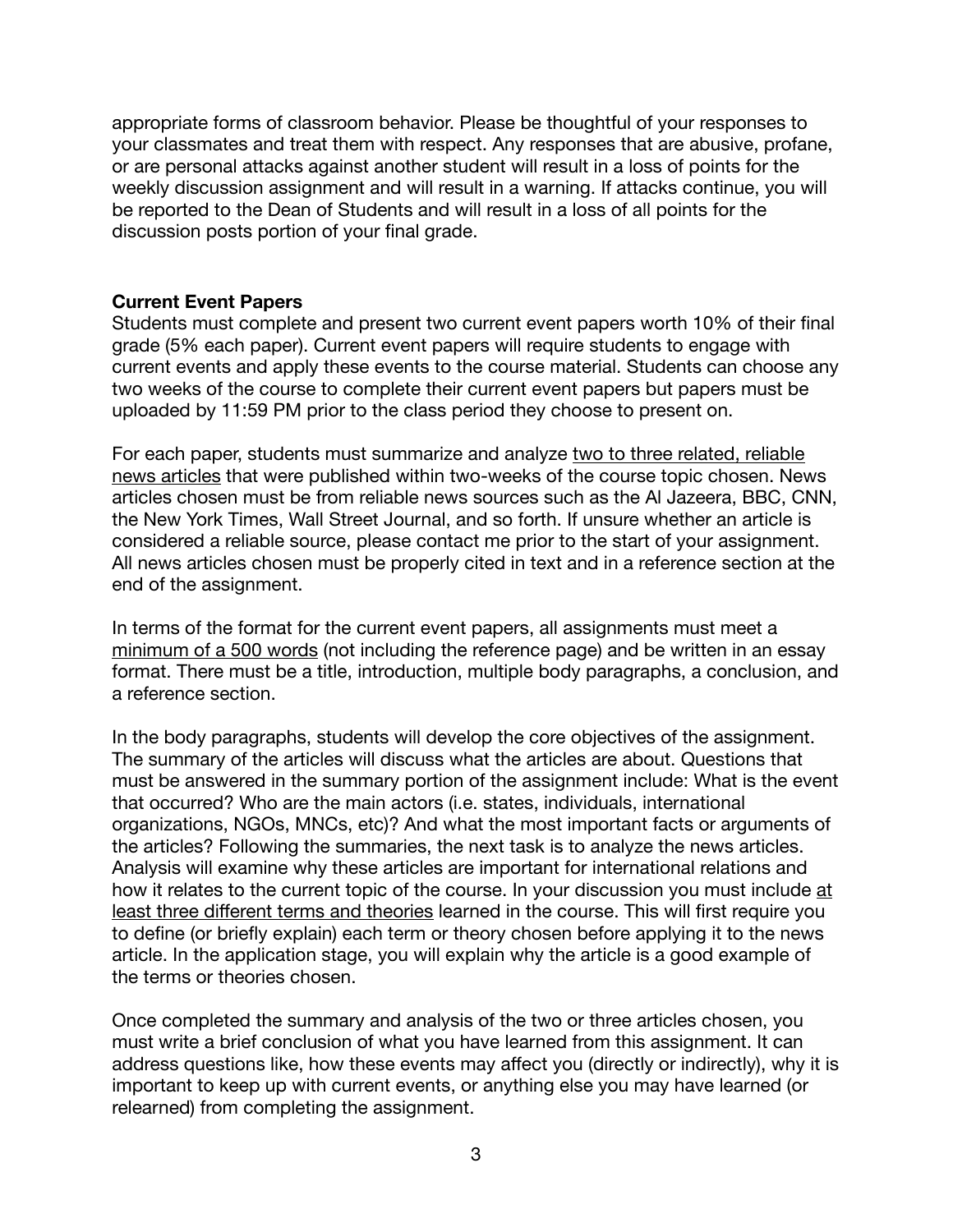After the paper is submitted to CANVAS (by 11:59 PM before the class period chosen to present on), students must prepare a two-minute verbal presentation on their current event paper addressing what event took place and how it relates to the class topic of the week.

## **Exams**

A total of three exams will be administered throughout the semester. Exams are not cumulative. The first exam will cover the topics of the introduction to international relations, globalization, international relations theories (realism, liberalism, and other social theories), and foreign policy. The second exam will cover the topics of international conflict, military force and terrorism, and international organizations, law, and human rights. And the third exam will cover international trade, global finance and business, the North-South gap, international development, and various other international concerns. While the exams are not cumulative, each midterm exams will be worth 15% and the final exam will be worth 20% of the final grade.

The format of exams will consist of true and false, multiple choice, and short answer responses. A study guide will be distributed one week prior to the exam date listed below in the "Course Schedule" section of the syllabus. During exam weeks, Tuesdays will be for exam review while Thursdays will be designated for the exams. No make-up exams will be allowed without an approved university excuse.

### **Grading Policies**

Consistent with the descriptions above, the course will be based on ten discussion posts (3% each), two current events papers (5% each), two midterms (15% each), a final exam (20%), and attendance and participation (10%). In other words, 10% of the final grade will consist of attendance and participation, 30% discussion posts, 10% of current events papers, and 50% of exams.

Grades will be calculated on a 100-point scale (see below). There will be no other extra credit or grading curve.

| $A = 100 - 94$ | $B = 86 - 84$     | $C = 76 - 74$ | $D = 66-64$ |
|----------------|-------------------|---------------|-------------|
| $A = 93-90$    | $B - 83 - 80$     | $C = 70-73$   | $D = 60-63$ |
| $B+ = 89-87$   | $C_{+} = 79 - 77$ | $D+ = 69-67$  | $F = 59-0$  |

## **UWM Policies**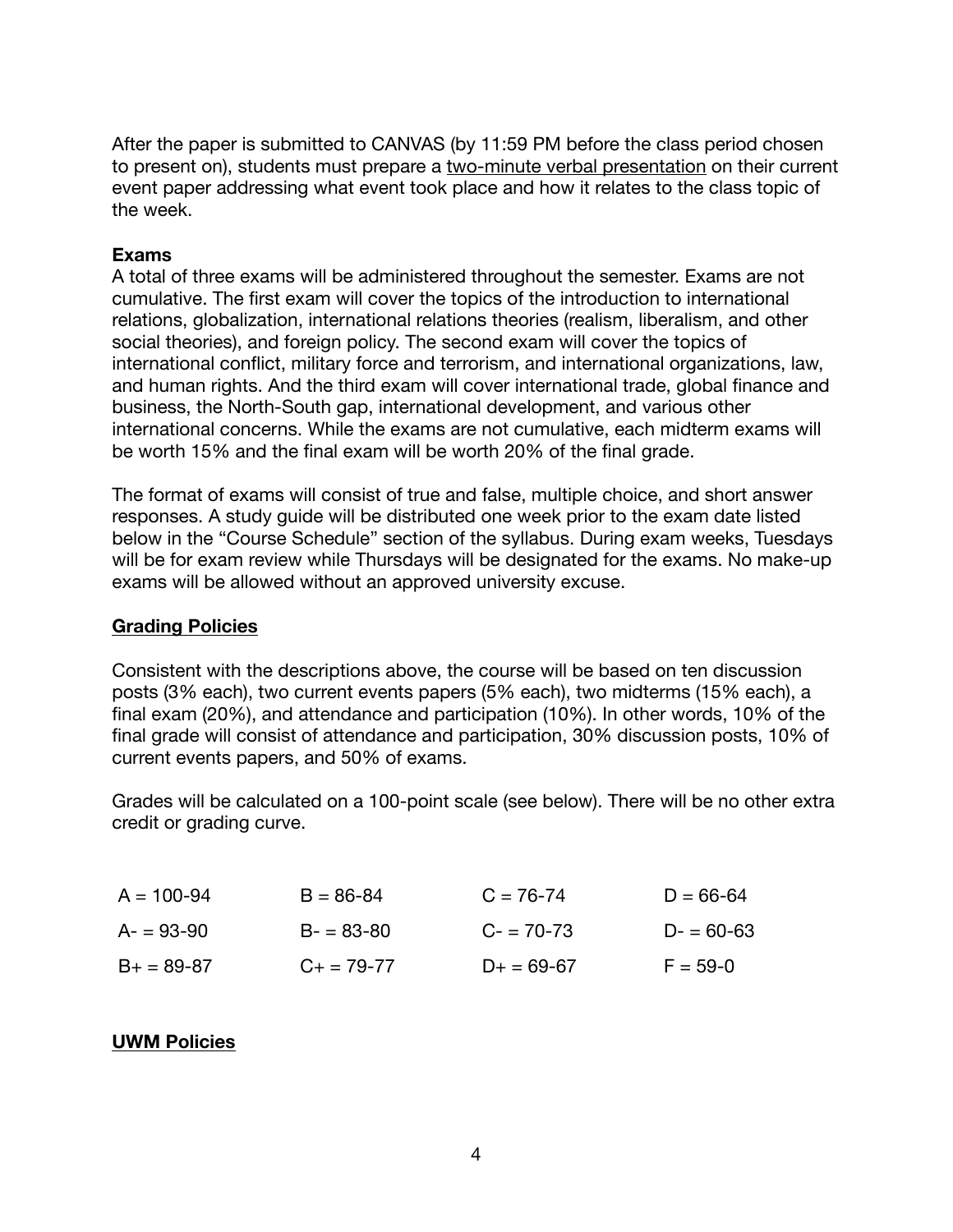Information regarding several standing policies of UWM is available at http:// www4.uwm. edu/secu/SyllabusLinks.pdf. Below is a review of a few relevant sections to the course.

## **Academic Dishonesty**

Students who engage in academic misconduct will be reported to the proper UWM authorities and will face sanctions from the university. Academic misconduct is considered, but not limited to, cheating on exams or assignments, presenting work that is not your own (this includes not properly citing others), working with others on assignments and exams, and assisting other students in such acts. A full list of possible sources of academic misconduct is listed here: https://uwm.edu/ deanofstudents/academic-misconduct/.

# **Special Accommodations**

Students who need special accommodations to the course should contact me as soon as possible.

*Students with disabilities*. The University of Wisconsin Milwaukee supports the right of all enrolled students to a full and equal educational opportunity. The Americans with Disabilities Act (ADA), Wisconsin State Statute (36.12) require that students with disabilities be reasonably accommodated in instruction and campus life. Reasonable accommodations for students with disabilities is a shared faculty and student responsibility. Students are expected to inform faculty of their need for instructional accommodations by the end of the third week of the semester, or as soon as possible after a disability has been incurred or recognized. Faculty [I], will work either directly with the student or in coordination with the Accessibility Resource Center to identify and provide reasonable instructional accommodations. Disability information, including instructional accommodations as part of a student's educational record, is confidential and protected under FERPA. Verification of disability, class standards, the policy on the use of alternate materials and test accommodations can be found at the following: https://uwm.edu/arc/

*Religious observances*. For those seeking accommodations regarding religious beliefs, please contact me within the first three weeks of class to set new dates for exams or other assignments. Policies regarding accommodations for absences due to religious observance are found at the following: https://apps.uwm.edu/secu-policies/ storage/other/SAAP%201-2.%20Accommodation%20of%20Religious%20Beliefs.pdf

*Students called to active military duty*. Students with active military duty must contact me as soon as possible to make arrangements Accommodations for absences due to call-up of reserves to active military duty should be noted. [https://uwm.edu/](https://uwm.edu/onestop/students-called-to-active-duty/) [onestop/students-called-to-active-duty/](https://uwm.edu/onestop/students-called-to-active-duty/)

*COVID-19.* Students who become sick with COVID-19 must contact me within the first week of a positive test-result to discuss deadlines for assignments and exams. Further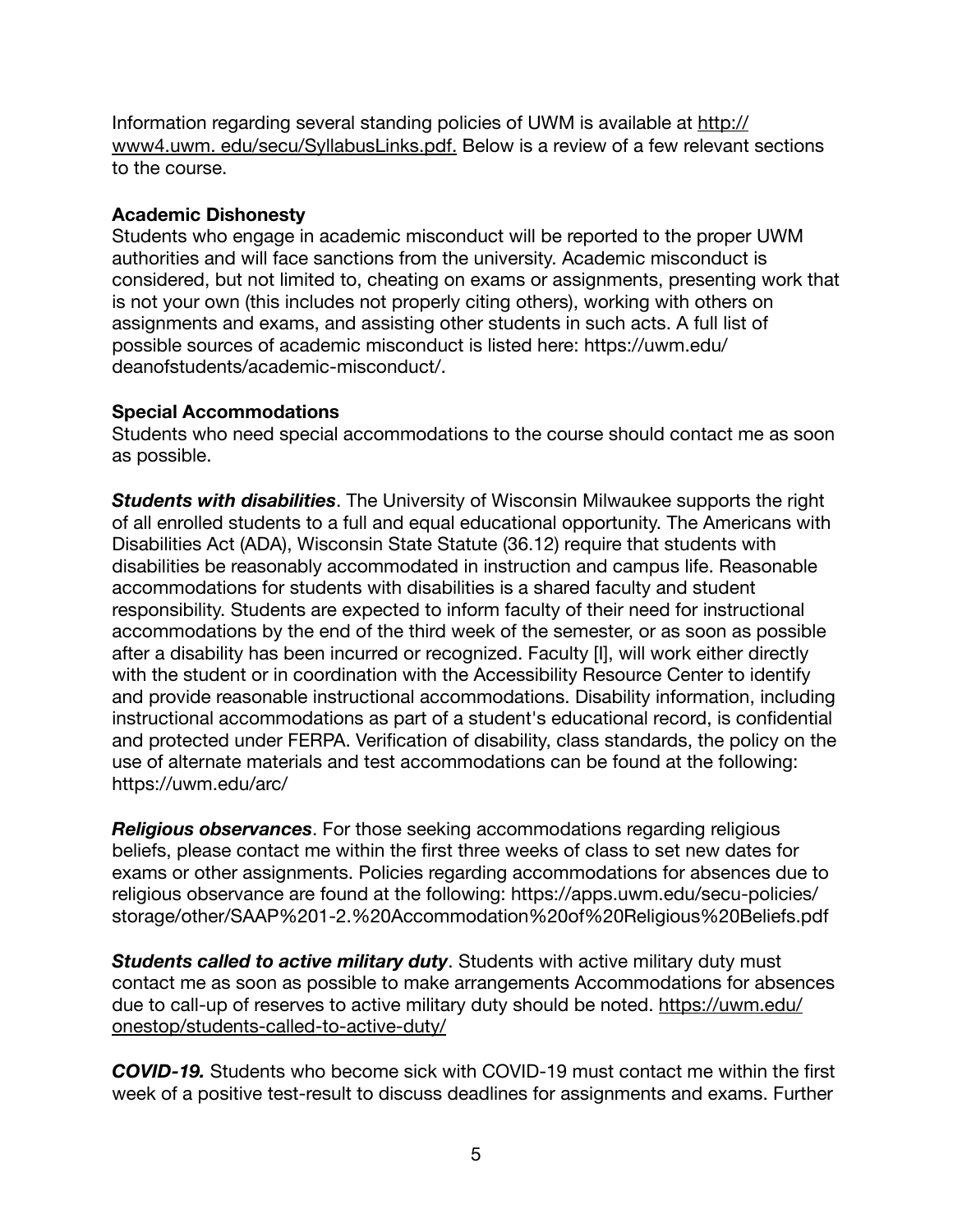UWM information in regard to COVID-19 can be found here: *[https://uwm.edu/](https://uwm.edu/coronavirus/students/) [coronavirus/students/](https://uwm.edu/coronavirus/students/)*

# **Incompletes**

A notation of "incomplete" may be given in lieu of a final grade to a student who has carried a subject successfully until the end of a semester but who, because of illness or other unusual and substantiated cause beyond the student's control, has been unable to take or complete the final examination or to complete some limited amount of term [work. See https://apps.uwm.edu/secu-policies/storage/other/](https://apps.uwm.edu/secu-policies/storage/other/SAAP%201-13.%20Incomplete%20Grades.pdf) [SAAP%201-13.%20Incomplete%20Grades.pdf](https://apps.uwm.edu/secu-policies/storage/other/SAAP%201-13.%20Incomplete%20Grades.pdf)

## **Discriminatory conduct**

Discriminatory conduct will not be tolerated by the University. It poisons the work and learning environment of the University and threatens the careers, educational experience, and well-being of students, faculty, and staff. See https://apps.uwm.edu/ secu-policies/storage/other/

SAAP%205-1.%20Discriminatory%20Conduct%20Policy.pdf

# **Course Schedule**

| <b>Topic</b>                                                 | <b>Date</b>   | <b>Readings/Assignments</b>                                                                                                                                                                                                                                                                                                                              |
|--------------------------------------------------------------|---------------|----------------------------------------------------------------------------------------------------------------------------------------------------------------------------------------------------------------------------------------------------------------------------------------------------------------------------------------------------------|
| Syllabus and<br>Introduction to<br>the Course                | January 25    | - Post a brief introduction of yourself on the<br>Discussion Board in Canvas labeled<br>"Introduction"                                                                                                                                                                                                                                                   |
| The<br>Globalization of<br>International<br><b>Relations</b> | January 27    | - Required readings:<br>- Chapter 1, The Globalization of International<br>Relations (Goldstein and Pevehouse 2020)<br>- Collective Action and Property Rights for<br>Sustainable Development: Understanding<br>Collective Action (Ostrom 2004)<br>- Defining Globalization (Scholte 2008)<br>Discussion Post 1 due by Sunday, January 30<br>at 11:59 PM |
| Realism                                                      | February 1, 3 | - Required Reading:<br>Chapter 2, Realist Theories (Goldstein and<br>Pevehouse 2020)<br>- Anarchy and the Struggle for Power<br>(Mearsheimer 2014)<br>Discussion Post 2 due by Sunday, February 6<br>at 11:59 PM                                                                                                                                         |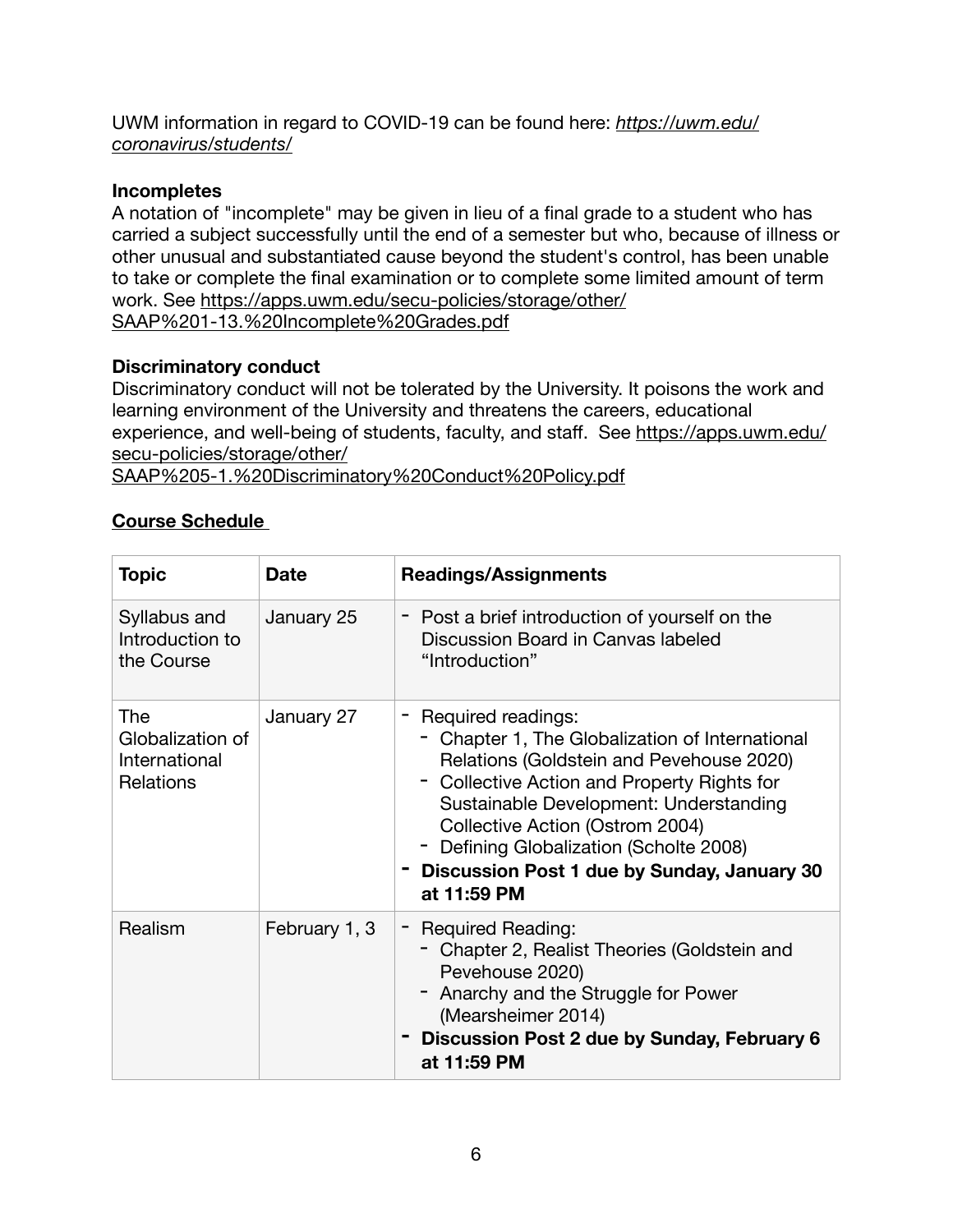| Liberalism and<br><b>Other Social</b><br><b>Theories</b> | February 8, 10     | - Required Readings:<br>Chapter 3, Liberal and Social Theories<br>(Goldstein and Pevehouse 2020)<br>- International Relations: One World, Many<br>Theories (Walt 1998)<br>- Suggested Reading:<br>- Gender Makes the World Go Round: Where are<br>the Women? (Enole 2014)<br>Discussion Post 3 due by Sunday, February 13<br>at 11:59 PM |
|----------------------------------------------------------|--------------------|------------------------------------------------------------------------------------------------------------------------------------------------------------------------------------------------------------------------------------------------------------------------------------------------------------------------------------------|
| Foreign Policy                                           | February 15,<br>17 | <b>Required Readings:</b><br>- Chapter 4, Foreign Policy (Goldstein and<br>Pevehouse 2020)<br>International Decision Making: Leadership<br>Matters (Hermann and Hagan 1998)<br>- Suggested Reading:<br>- Conceptual Models and the Cuban Missile<br>Crisis (Allison 1969)<br>Discussion Post 4 due by Sunday, February 20<br>at 11:59 PM |
| Exam Week 1                                              | February 22,<br>24 | - Complete Study Guide<br>- Catch Up and Review Day: February 22<br>Midterm 1: February 24                                                                                                                                                                                                                                               |
| International<br>Conflict                                | March 1, 3         | <b>Required Readings:</b><br>- Chapter 5, International Conflict (Goldstein and<br>Pevehouse 2020)<br>- Videos posted to CANVAS: India-Pakistan<br>Conflict (approx. 30 minutes)<br>Discussion Post 5 due by Sunday, March 6 at<br>11:59 PM                                                                                              |
| <b>Military Force</b><br>and Terrorism                   | March 8, 10        | <b>Required Readings:</b><br>- Chapter 6, Military Force and Terrorism<br>(Goldstein and Pevehouse 2020)<br>- Nuclear Weapons Don't Matter: But Nuclear<br>Hysteria Does (Mueller 2018)<br>- The Good Enough Doctrine: Learning to Live<br>with Terrorism (Byman 2021)<br>Discussion Post 6 due by Sunday, March 13 at<br>11:59 PM       |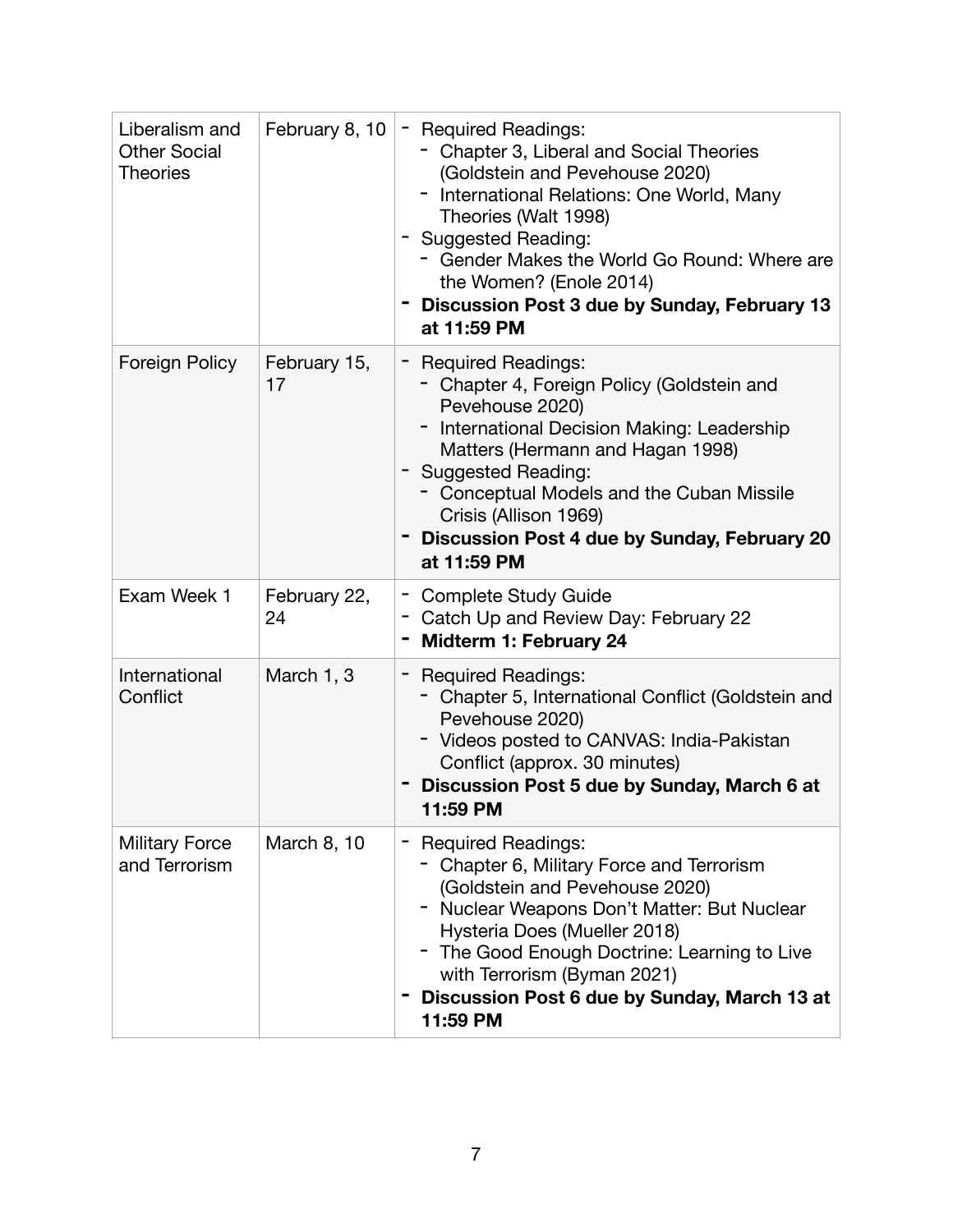| International<br>Organization,<br>Law, and<br>Human Rights | March 15, 17 | - Required Readings:<br>- Chapter 7, International Organization, Law, and<br>Human Rights (Goldstein and Pevehouse<br>2020)<br>- UN Charter<br>- Universal Declaration of Human Rights<br>- Discussion Post 7 due by Sunday, March 20 at<br>11:59 PM                                                                                                                                                                                                                                                               |
|------------------------------------------------------------|--------------|--------------------------------------------------------------------------------------------------------------------------------------------------------------------------------------------------------------------------------------------------------------------------------------------------------------------------------------------------------------------------------------------------------------------------------------------------------------------------------------------------------------------|
| <b>Spring Break</b>                                        | March 22, 24 | - Enjoy your break!                                                                                                                                                                                                                                                                                                                                                                                                                                                                                                |
| Exam Week 2                                                | March 29, 31 | - Complete Study Guide<br>- Catch Up and Review Day: March 29<br>- Midterm 2: March 31                                                                                                                                                                                                                                                                                                                                                                                                                             |
| International<br>Trade                                     | April 5, 7   | - Required Readings:<br>- Chapter 8, International Trade (Goldstein and<br>Pevehouse 2020)<br>- The Free Trade Paradox: The Bad Politics of a<br>Good Idea (Blinder 2019)<br>Discussion Post 8 due by Sunday, April 10 at<br>11:59 PM                                                                                                                                                                                                                                                                              |
| <b>Global Finance</b><br>and Buisness                      | April 12, 14 | <b>Required Readings:</b><br>- Chapter 9, Global Finance and Business<br>(Goldstein and Pevehouse 2020)<br>- Selections from Chapter 13, International<br>Development (13.3.1 Foreign<br>Investment, 13.3.2 North-South Debt, and<br>13.3.3 IMF Conditionality) (Goldstein and<br>Pevehouse 2020)<br>- The Role of the IMF: Past, Present, and Future<br>(Camdessus 1998)<br>- Why We Still Need the World Bank: Looking<br>Beyond Aid (Zoellick 2012)<br>Discussion Post 9 due by Sunday, April 17 at<br>11:59 PM |